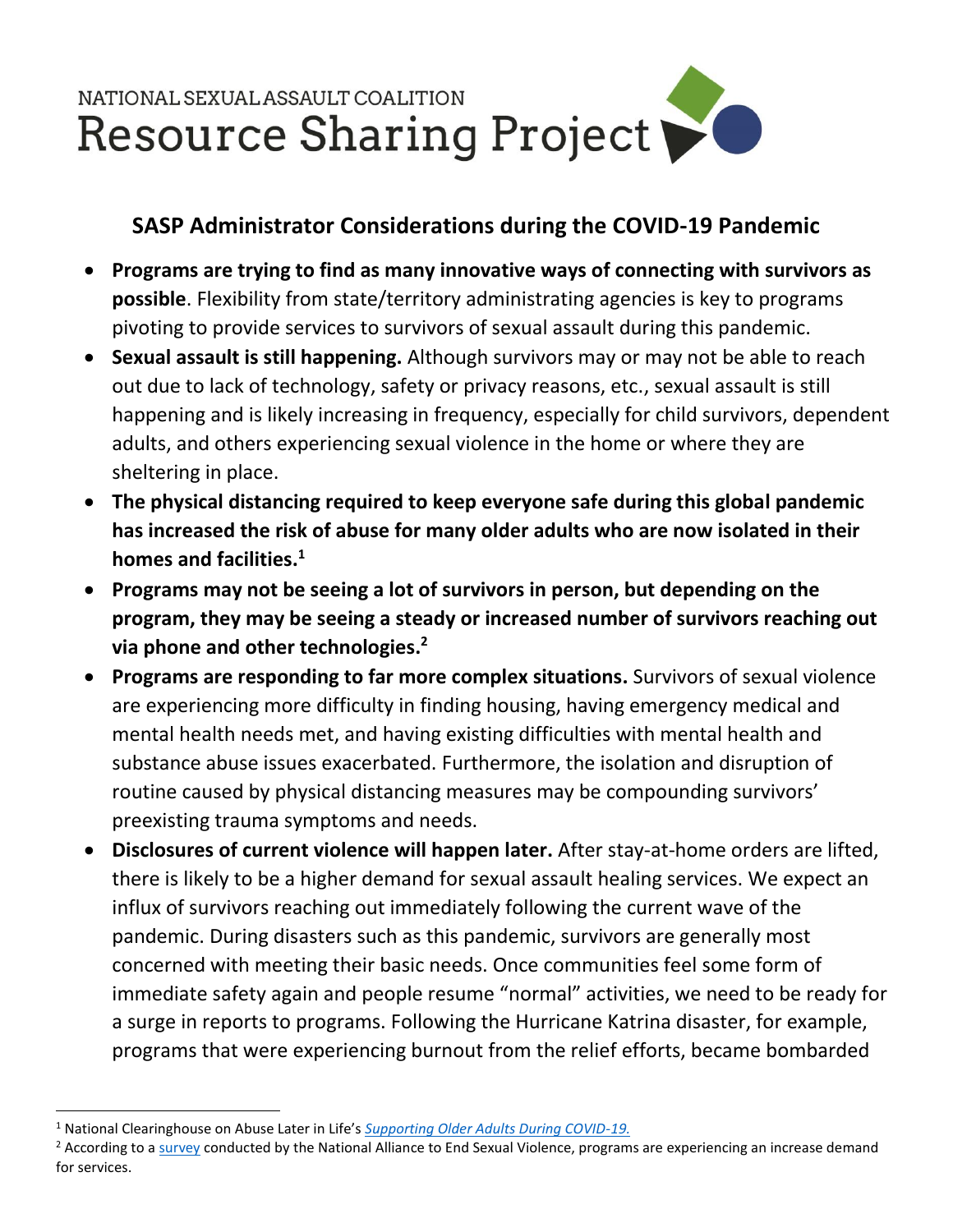## NATIONAL SEXUAL ASSAULT COALITION Resource Sharing Project

with requests for services from survivors and new clients.<sup>3</sup> Programs will need to create outreach plans specific to a potential increase in disclosures and subsequent need for sexual assault services when stay at home orders are lifted.

- **Child survivors, who may have previously sought refuge in school and other activities, are now home, potentially with abusers, and with limited access to services.** Important conversations for state/territory administrating agencies, coalitions, and programs to have right now will include questions such as: What can services look like for child survivors right now, even in physical isolation? What services will be necessary after stay at home orders are lifted and school resumes? Are there supports for increased technical assistance to programs around responding to child victims and their nonoffending family members that would be helpful to prepare? Are there very practical ways that communities and programs can offer non-trauma specific support during this time (i.e. general social connection, meals, check-ins)?
- **Victim service programs now have to rely on technology to be able to connect with and serve survivors remotely.** There are a number of issues to consider with remote services:
	- o Unfortunately, technology only gets us so far when programs are trying to reach sexual assault survivors who are children. They're already very vulnerable, some of them are in abusive homes, and technology might be monitored at home. This makes it difficult for a survivor to reach out if they need to talk to someone. Confidentiality will be difficult if you have a house full of family members who are all staying home because of the pandemic.
	- o Given the current need for increased remote services and the projected need for increased in-person services after stay-at-home orders are lifted, capacity building will likely need to be an area of focus for programs. If programs are having trouble meeting remote service needs, how can they build capacity to provide those services? If they are currently meeting remote service needs but do not feel prepared for the potential rise in disclosures after this wave of the pandemic has passed, how can they build capacity now in preparation? How can State/Territory Administrating Agencies help build capacity?
	- o Although internet-based platforms have been invaluable to many programs as they transition to providing remote services, it is important to consider the

 $\overline{a}$ 

<sup>3</sup> National Sexual Violence Center's *[Disaster Response and Recovery.](https://www.nsvrc.org/disaster-response-recovery)*